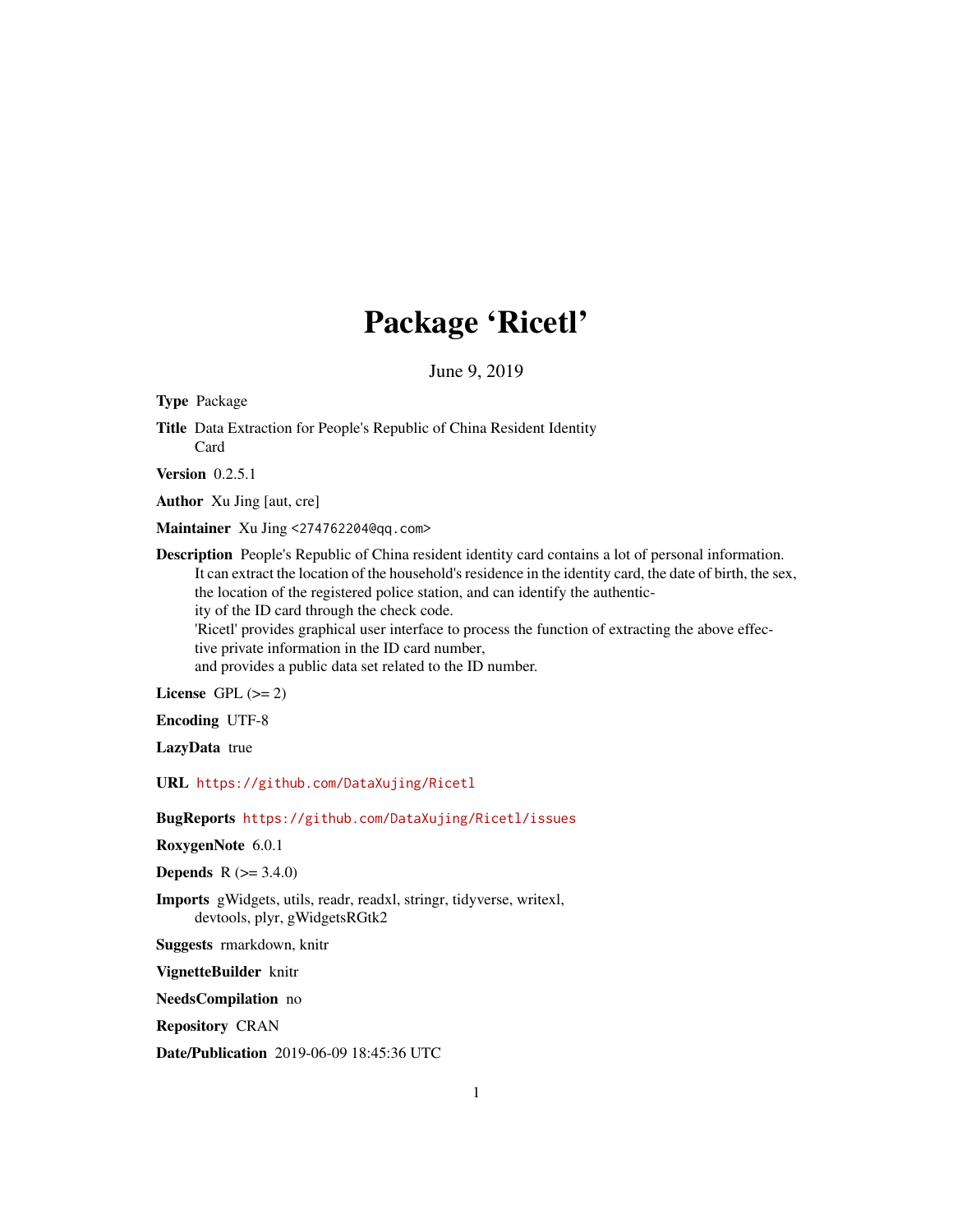## <span id="page-1-0"></span>R topics documented:

| Index |  |
|-------|--|
|       |  |
|       |  |
|       |  |
|       |  |
|       |  |
|       |  |

id2address *Extraction Address*

#### Description

Extraction of age in the resident identity cards of People's Republic of China.

#### Usage

id2address(x,fillna=NA)

#### Arguments

|        | A vector containing 18 Bit ID numbers, id 2age.                           |
|--------|---------------------------------------------------------------------------|
| fillna | The filling value of the missing value, the default value is NA, id 2age. |

#### Author(s)

Xu Jing

#### Examples

```
library(Ricetl)
x <- c('654003198111200241','341881197709275718',
'340503199401248097','469030199406204103','51110019')
id2address(x)
id2address(x,fillna='Error')
```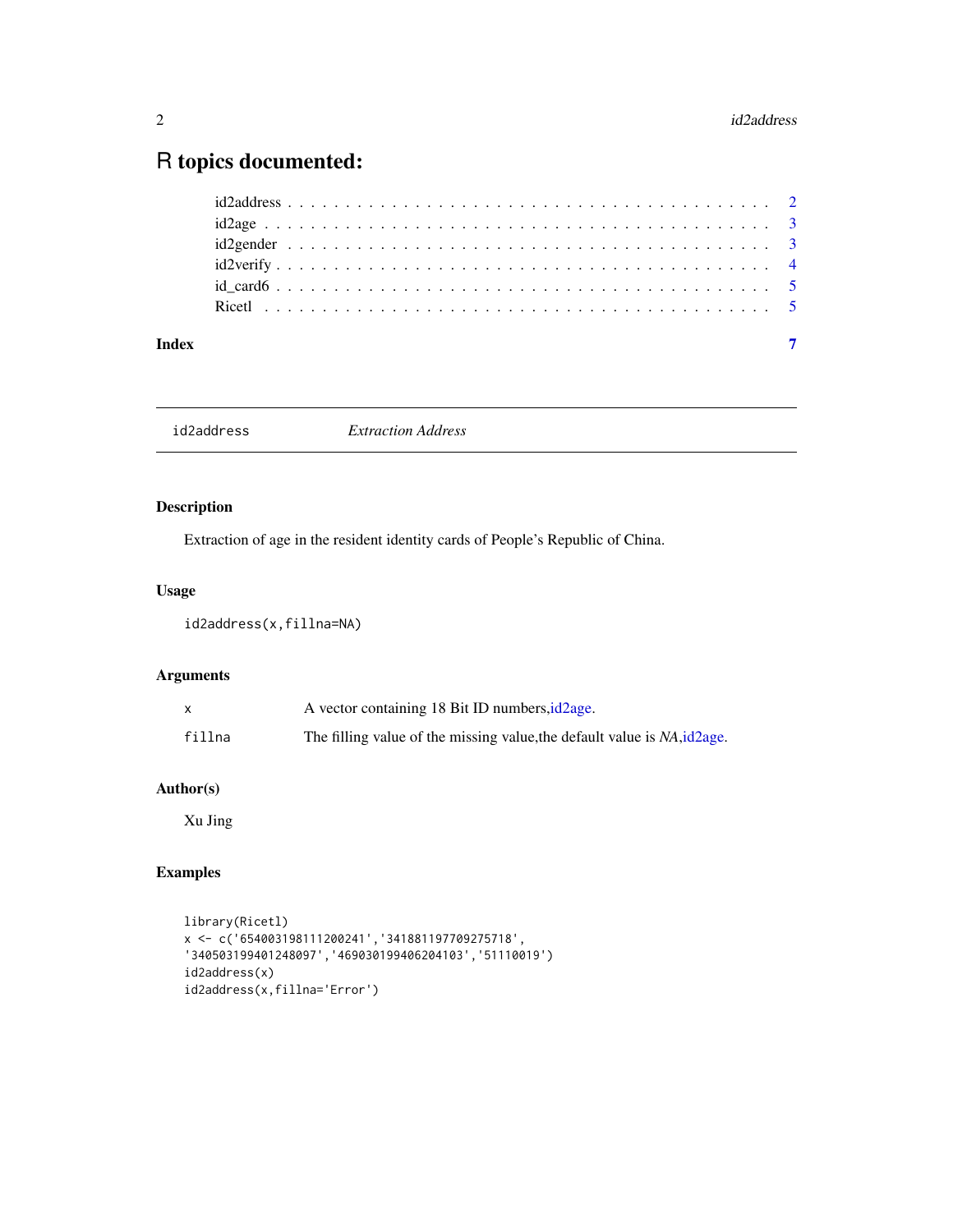<span id="page-2-1"></span><span id="page-2-0"></span>

#### Description

Extraction of age in the resident identity cards of People's Republic of China.

#### Usage

```
id2age(x,year=2018,fillna=NA)
```
#### Arguments

|        | A vector containing 18 Bit ID numbers.                          |
|--------|-----------------------------------------------------------------|
| vear   | Calculate the reference time of age, the default value is 2018. |
| fillna | The filling value of the missing value, the default value is NA |

#### Author(s)

Xu Jing

#### Examples

```
library(Ricetl)
x <- c('654003198111200241','341881197709275718',
'340503199401248097','469030199406204103','511100198')
id2age(x)
id2age(x,year=2018,fillna=25)
```
id2gender *Extraction Gender*

#### Description

Extraction of gender in the resident identity cards of People's Republic of China.

#### Usage

```
id2gender(x,fillna=NA)
```
#### Arguments

|        | A vector containing 18 Bit ID numbers, id 2age.                           |
|--------|---------------------------------------------------------------------------|
| fillna | The filling value of the missing value, the default value is NA, id 2age. |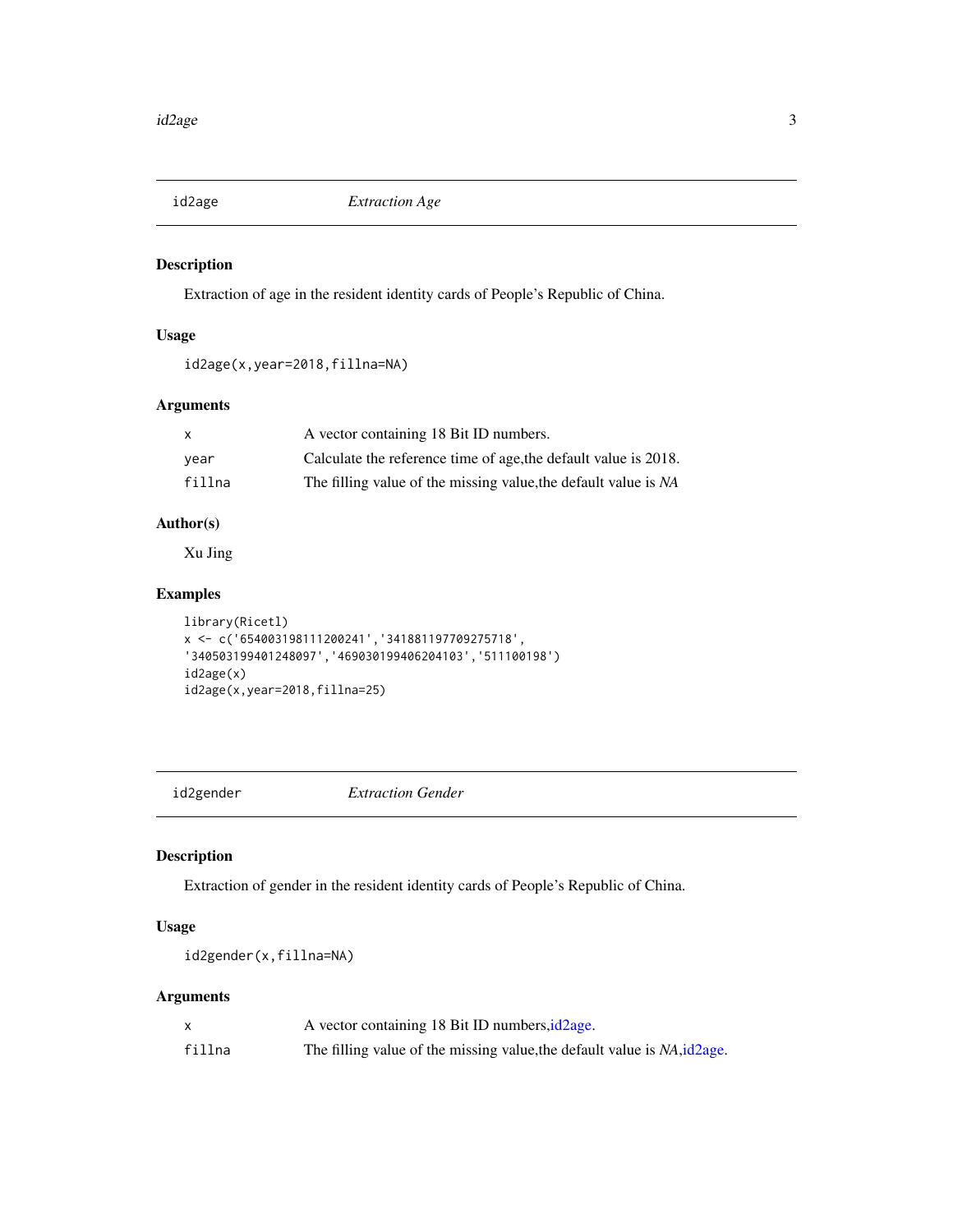#### <span id="page-3-0"></span>Value

Return 'F' means that the corresponding identity card for female citizens,'M' means male.

#### Author(s)

Xu Jing

#### Examples

```
library(Ricetl)
x <- c('654003198111200241','341881197709275718',
'340503199401248097','469030199406204103','5111001')
id2gender(x)
id2gender(x,fillna=25)
```
id2verify *To Determine Whether an ID Number is a Real ID Number*

#### Description

To determine whether an ID number is a real ID number.

#### Usage

id2verify(x)

#### Arguments

x A vector containing 18 Bit ID numbers, id 2age.

#### Author(s)

Xu Jing

#### Examples

```
library(Ricetl)
x <- c('654003198111200241','341881197709275718',
'340503199401248097','469030199406204103','51110019')
id2verify(x)
```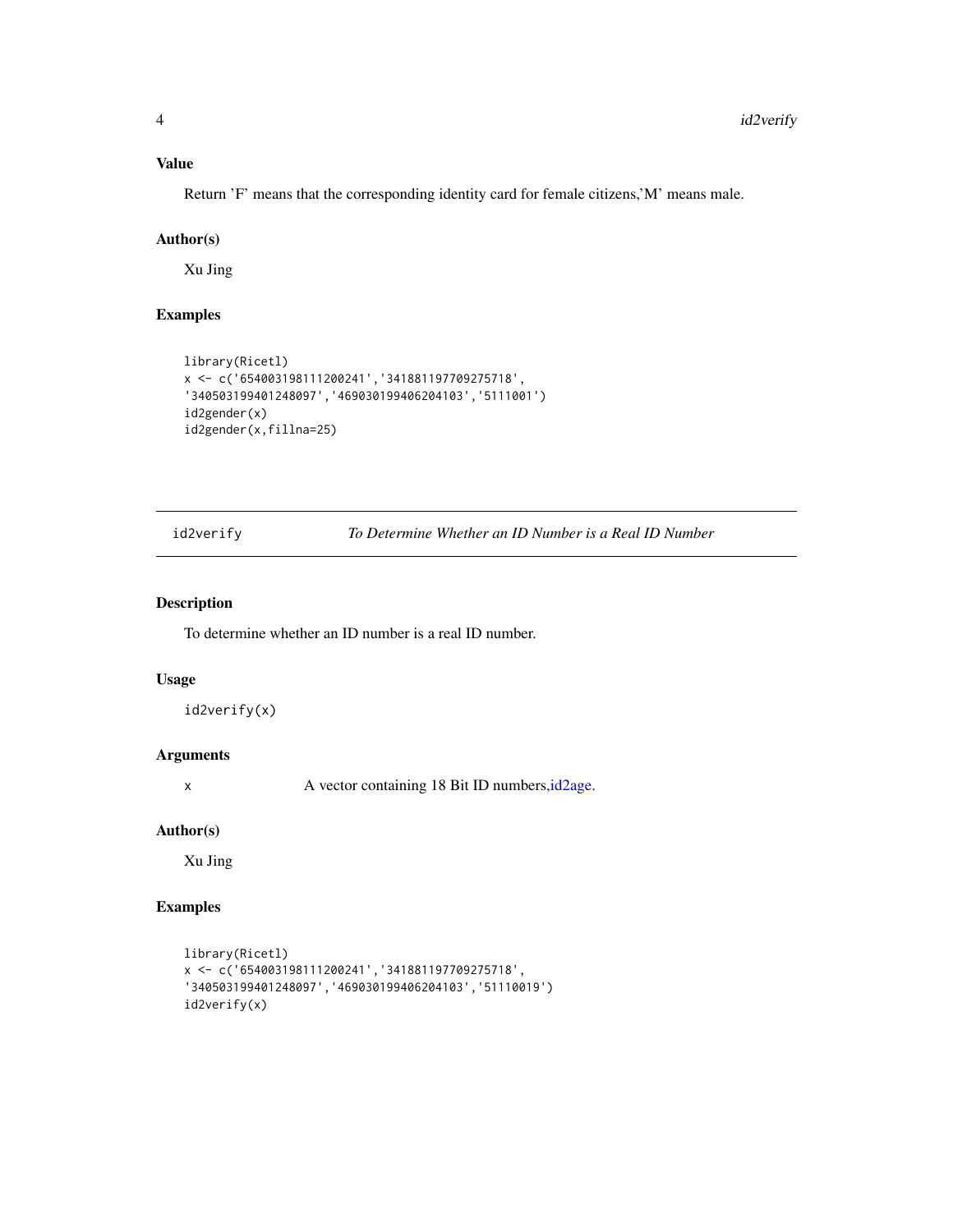<span id="page-4-0"></span>

#### Description

The form of the corresponding relationship between the first six places of the ID card and the address of the household registration.

#### Usage

data(id\_card6)

#### Author(s)

Xu Jing

#### Examples

library(Ricetl) data(id\_card6)

Ricetl *Data Extraction for People's Republic of China Resident Identity Card*

#### Description

People's Republic of China resident identity card contains a lot of personal information. It can extract the location of the household's residence in the identity card, the date of birth, the sex, the location of the registered police station, and can identify the authenticity of the ID card through the check code. Ricetl provides graphical user interface to process the function of extracting the above effective private information in the ID card number, and provides a public data set related to the ID number.

#### Usage

Ricetl()

#### Author(s)

Xu Jing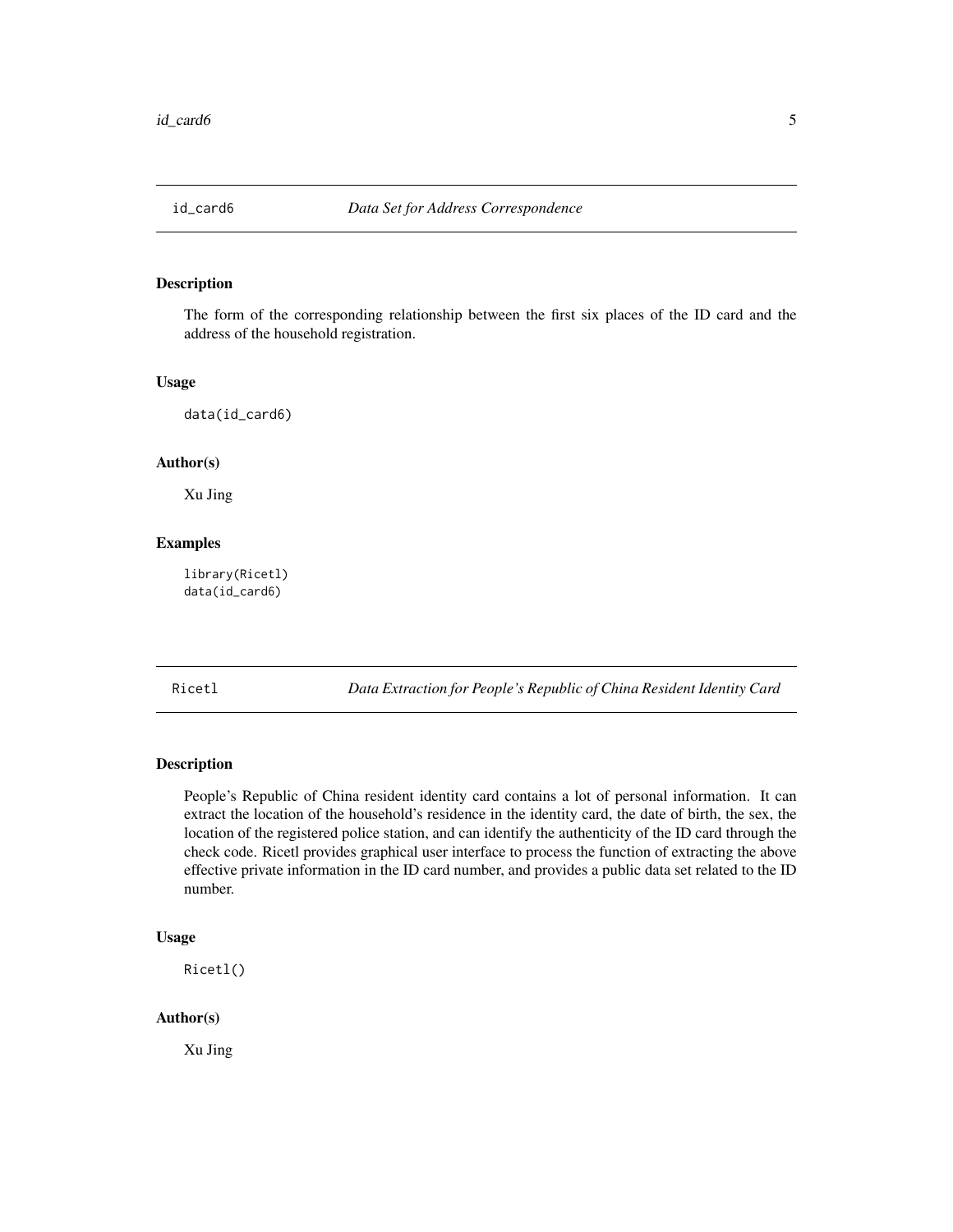6 and the contract of the contract of the contract of the contract of the contract of the contract of the contract of the contract of the contract of the contract of the contract of the contract of the contract of the cont

### Examples

library(Ricetl) library(gWidgetsRGtk2) Ricetl()